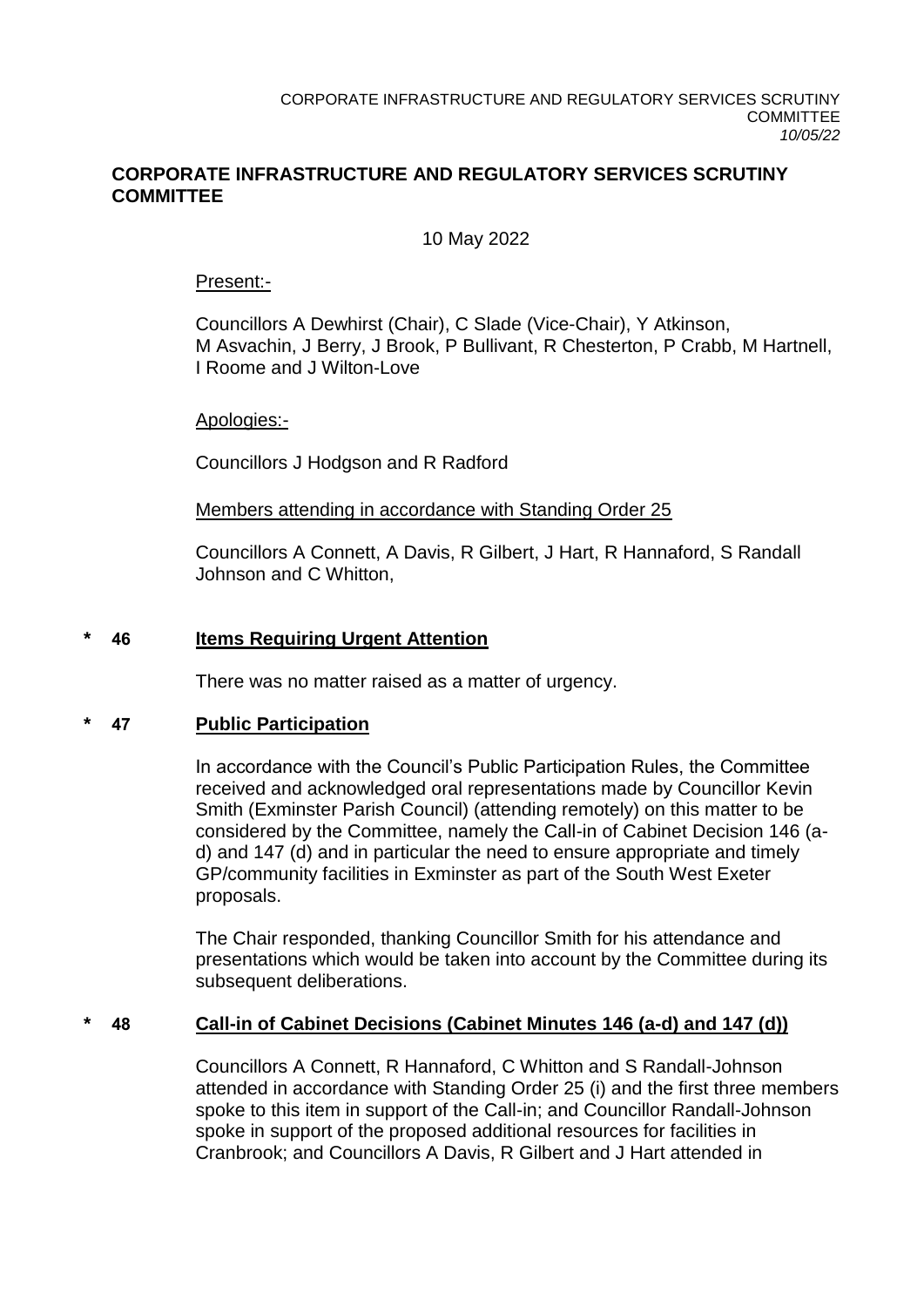CORPORATE INFRASTRUCTURE AND REGULATORY SERVICES SCRUTINY COMMITTEE 10/05/22

> accordance with Standing 25 (ii) and spoke with the consent of the Committee in support of the Cabinet resolutions in regard to the call-in.

In accordance with Paragraph 17 of the Scrutiny Procedure Rules, the requisite number of Councillors had invoked the call-in Procedure in relation to the decisions of the Cabinet on 13 April 2022 in regard to the South-West Exeter Housing Infrastructure Fund (Minute 146 - resolutions a, b, c and d) and also the proposals relating to the construction of a community facilities building in Cranbrook Town Centre (Minute 147 - resolution d).

The Call-in in the name of Councillors Hannaford, Aves, Asvachin, Adams and Whitton cited the following reasons for the call:

1) These decisions create a concerning, unacceptable, divisive approach and precedent, to delivering community facilities and infrastructure in Devon, that conflicts one new emerging community against another.

2) That these decisions will mean that the South West Exeter development will not receive adequate community infrastructure investment commensurate with its scale, density and scope.

3) That these matters be referred to the relevant Scrutiny Committee, for further debate, scrutiny and recommendations, before being implemented.

The Call-in in the name of Councillors Connett, Brazil, Cox, Dewhirst, Leaver, Letch, Roome, Thomas and Wrigley gave the reasons below:

1) These decisions demonstrate the principle of 'Robbing Peter to Pay Paul' created in major new housing developments and undermine the confidence of communities in planning processes.

2) The decision with regard to South West Exeter exposes this new community to real and significant uncertainty about the delivery of the essential community facilities including hall and sports space and capacity for a GP/Primary Care surgery.

3) The Cabinet, with regard to South West Exeter, relied on alternative sports facilities being made available for community use at the yet to be built Matford Brook Academy in its decision making, without any certainty the school provider would agree to such an arrangement and with no other alternative plan.

4) Cabinet agreed that £5.5m of HIF (Housing Infrastructure Fund) money could be used for an electricity substation which is of such capacity to serve not only the South West Exeter development but also future, as yet unplanned, developments without considering if that funding (in whole or part) should first be used to fulfil the planning obligations for community and primary care facilities and essential bus services at South West Exeter.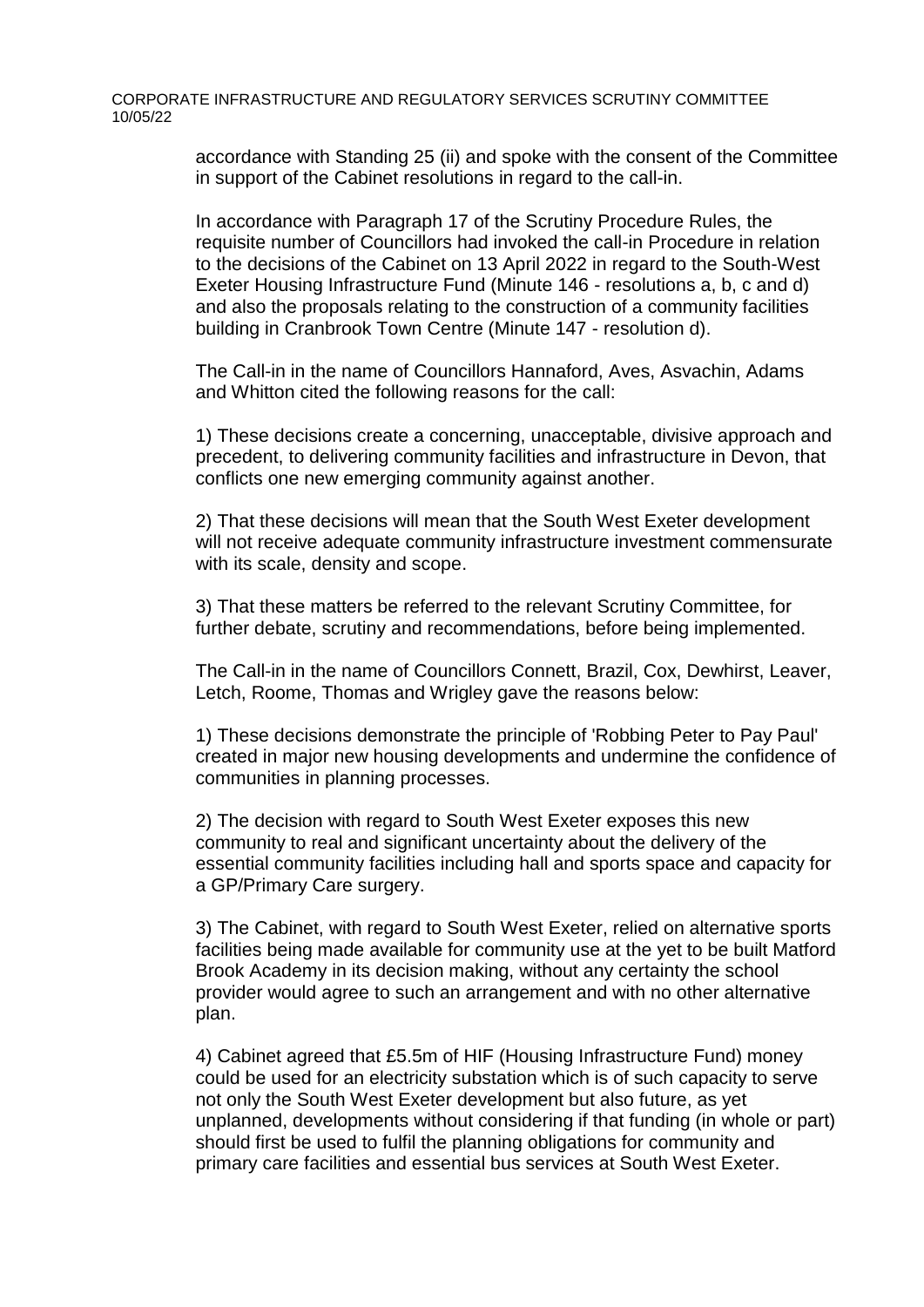The Committee also considered the original reports of the Cabinet relating to the South West Exeter Housing Infrastructure Fund - Update on project including approval for submission of planning application and to approve tenders (Minute \*146/13 April 2022) and the Construction of a community facilities building in Cranbrook Town Centre providing flexible space for County Council services including children's, youth and libraries (Minute \*147/13 April 2022) as well as the relevant minutes from the Cabinet meeting.

A number of proposed recommendations had been made by the Members supporting the call-in which had also been circulated to Members of the Committee with the agenda for the meeting, in order to inform and assist them in making any recommendations to the Cabinet.

Members asked questions and discussed the following matters:

- the need for appropriate infrastructure provision across both new communities South West Exeter and Cranbrook;
- the Housing Infrastructure Fund (of £55.14 m awarded to Devon County Council) to enable the early delivery of infrastructure to support the planned housing development at South West Exeter;
- the proposed allocation of £2m of recovered funding towards a new community building at Cranbrook; and
- the need for early consultation with local members (County Councillors) in regard to individual proposals.

It was **MOVED** by Councillor M Hartnell, **SECONDED** by Councillor R Chesterton that that the Cabinet resolutions (in regard to the South-West Exeter Housing Infrastructure Fund (Minute 146 - resolutions a, b, c and d) and also the proposals relating to the construction of a community facilities building in Cranbrook Town Centre (Minute 147 - resolution d) be endorsed.

Councillor Y Atkinson then moved an amendment, and seconded by Councillor M Asvachin: (a) that Homes England be requested to support community facilities in South West Exeter; and (b) that the County Council consider alternative sources of funding for the completion of community resources/infrastructure as envisaged for report back to a future meeting.

The amendment was put to the vote and declared **LOST**.

The Motion (as detailed above) was then put to the vote and declared **CARRIED**.

# **\*DENOTES DELEGATED MATTER WITH POWER TO ACT**